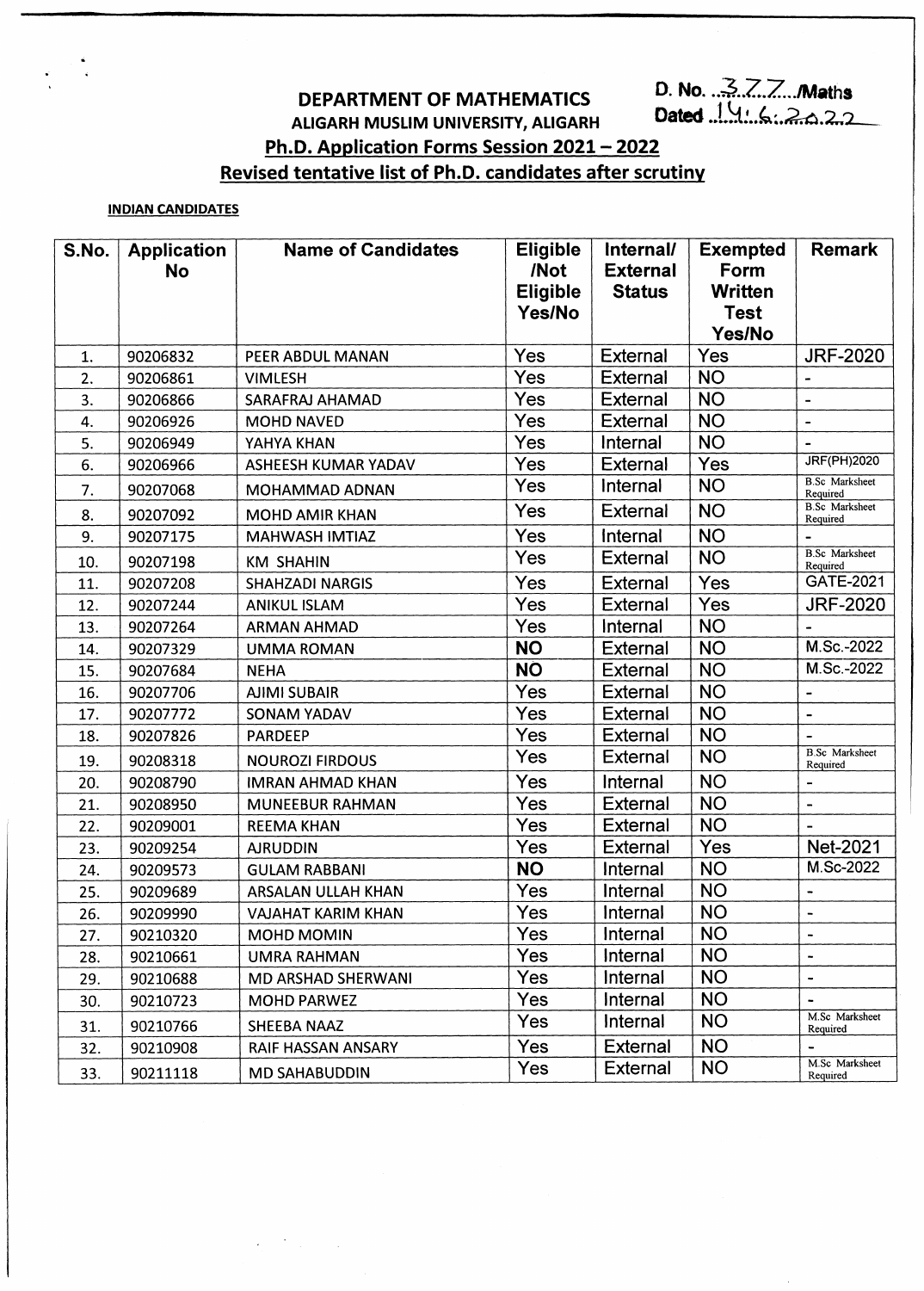| 34. | 90211256 | <b>MOHD TALIB HUSAIN</b>       | Yes             | Internal        | <b>NO</b> |                                      |
|-----|----------|--------------------------------|-----------------|-----------------|-----------|--------------------------------------|
| 35. | 90211283 | <b>ANAM</b>                    | Yes             | <b>External</b> | <b>NO</b> | <b>B.Sc</b> Marksheet<br>Required    |
| 36. | 90211290 | <b>DINESH KUMAR</b>            | Yes             | <b>External</b> | <b>NO</b> |                                      |
| 37. | 90211413 | MOHD ABDUL HALEEM RIZWAN       | Yes             | <b>External</b> | <b>NO</b> | $\qquad \qquad -$                    |
| 38. | 90211570 | <b>SAMNA AJMAL</b>             | Yes             | Internal        | <b>NO</b> | $\blacksquare$                       |
| 39. | 90211736 | <b>HILAL ABBAS</b>             | Yes             | Internal        | <b>NO</b> | $\overline{\phantom{a}}$             |
| 40. | 90212036 | AHMAD FARAZ RAZI               | Yes             | Internal        | <b>NO</b> |                                      |
| 41. | 90212168 | <b>SAIFUR RAHAMAN</b>          | Yes             | <b>External</b> | Yes       | <b>NET-2021</b>                      |
| 42. | 90212326 | <b>VISHAL KUMAR YADAV</b>      | <b>NO</b>       | External        | <b>NO</b> | M.Sc-2022                            |
| 43. | 90212540 | <b>SABA KHANUM</b>             | <b>NO</b>       | <b>External</b> | <b>NO</b> | M.Sc.-2022                           |
| 44. | 90212630 | <b>ROOPA SHARMA</b>            | Yes             | <b>External</b> | <b>NO</b> | <b>M.Sc.-2017AMU</b>                 |
| 45. | 90213055 | <b>NASEEM AHMAD</b>            | Yes             | Internal        | <b>No</b> | $\overline{\phantom{a}}$             |
| 46. | 90213261 | <b>MANSI SENGAR</b>            | Yes             | Internal        | <b>NO</b> | $\qquad \qquad -$                    |
| 47. | 90213283 | <b>AMIR SUHAIL</b>             | Yes             | Internal        | <b>NO</b> | $\qquad \qquad \blacksquare$         |
| 48. | 90213290 | <b>MOHAMMAD AHAD</b>           | Yes             | Internal        | <b>NO</b> |                                      |
| 49. | 90213457 | KHUSHABOO YADAV                | <b>NO</b>       | <b>External</b> | <b>NO</b> | M.Sc-2022                            |
| 50. | 90213938 | <b>SHALINI DWIVEDI</b>         | Yes             | Internal        | <b>NO</b> | $\overline{\phantom{a}}$             |
| 51. | 90214284 | MD AFAQUE ALAM                 | Yes             | Internal        | <b>NO</b> |                                      |
| 52. | 90214711 | <b>MEHBUB HASSAN</b>           | Yes(Cond.)      | <b>External</b> | <b>NO</b> | M.Sc Marksheet<br>Required           |
| 53. | 90214737 | ZAINUL ABDEEN                  | Yes             | Internal        | <b>NO</b> | $\overline{\phantom{a}}$             |
| 54. | 90214903 | <b>MD HIFZUR RAHAMAN</b>       | Yes             | Internal        | <b>NO</b> | $\overline{\phantom{a}}$             |
| 55. | 90214936 | <b>RIFAT UN NISA</b>           | Yes             | <b>External</b> | <b>NO</b> | $\overline{\phantom{a}}$             |
| 56. | 90214953 | <b>SUMAIYA PARVEEN</b>         | Yes             | <b>External</b> | <b>NO</b> | $\ddot{\phantom{1}}$                 |
| 57. | 90215497 | <b>HIRA AFZAL</b>              | Yes             | Internal        | <b>NO</b> |                                      |
| 58. | 90215515 | <b>VAIBHAV SHARMA</b>          | Yes             | <b>External</b> | Yes       | <b>Net-2021</b>                      |
| 59. | 90216012 | <b>ADIL NAZIR</b>              | Yes             | <b>External</b> | <b>NO</b> |                                      |
| 60. | 90216101 | <b>MOHD VASEEM</b>             | Yes(Cond.)      | External        | <b>No</b> | M.Sc Marksheet<br>Required           |
| 61. | 90217392 | <b>DEEKSHA TOMAR</b>           | Yes             | External        | <b>NO</b> | $\blacksquare$                       |
| 62. | 90217878 | <b>VIJENDRA KUMAR VARSHNEY</b> | Yes             | Internal        | <b>NO</b> | $\qquad \qquad \blacksquare$         |
| 63. | 90218644 | <b>SAMEENA HASHMI</b>          | Yes             | <b>External</b> | <b>NO</b> | $\overline{\phantom{0}}$             |
| 64. | 90220806 | MOHAMMAD SHAHAB KHAN           | Yes             | Internal        | <b>NO</b> |                                      |
| 65. | 90220841 | <b>GAGAN SHARMA</b>            | Yes             | <b>External</b> | Yes       | GATE-2021                            |
| 66. | 90220898 | <b>AIJAZ NAZIR</b>             | Yes             | Internal        | Yes       | GATE-2021                            |
| 67. | 90221139 | <b>LABIBA FIRDOUS LASKAR</b>   | Yes             | Internal        | <b>NO</b> |                                      |
| 68. | 90221362 | <b>NAMRAH KHAN</b>             | Yes             | External        | <b>NO</b> |                                      |
| 69. | 90221755 | KHURSHED AHAMAD                | Yes             | <b>External</b> | <b>NO</b> | $\overline{a}$                       |
| 70. | 90222007 | MOHD SALMAN ALI                | Yes             | Internal        | <b>NO</b> | $\blacksquare$                       |
| 71. | 90222991 | <b>SALWA KHAN</b>              | Yes             | External        | <b>NO</b> | $\blacksquare$                       |
| 72. | 90223811 | <b>IRAM PARVEEN</b>            | Yes             | <b>External</b> | <b>NO</b> |                                      |
| 73. | 90225044 | PRAVEEN KUMAR                  | Yes             | <b>External</b> | Yes       | <b>JRF-2021</b>                      |
| 74. | 90225402 | <b>MAHE TALAT</b>              | $Yes_{(Cond.)}$ | <b>External</b> | <b>NO</b> | MSc Marksheet<br>Required            |
| 75. | 90226528 | <b>FAREEZA BEG</b>             | Yes             | Internal        | <b>NO</b> |                                      |
| 76. | 90227739 | <b>RAMESH KUMAR</b>            | <b>Yes</b>      | <b>External</b> | Yes       | <b>B.Sc</b> Marksheet                |
| 77. | 90228226 | <b>ASHPHAK AHMED</b>           | <b>Yes</b>      | External        | <b>NO</b> | Required<br>$\overline{\phantom{0}}$ |
| 78. | 90229093 | <b>NOOR FATMA</b>              | <b>Yes</b>      | External        | <b>NO</b> | $\overline{\phantom{a}}$             |
| 79. | 90229111 | ANDLEEB HAMID                  | Yes             | External        | <b>NO</b> | M.Sc-2021 Appe.                      |
|     |          |                                |                 |                 |           |                                      |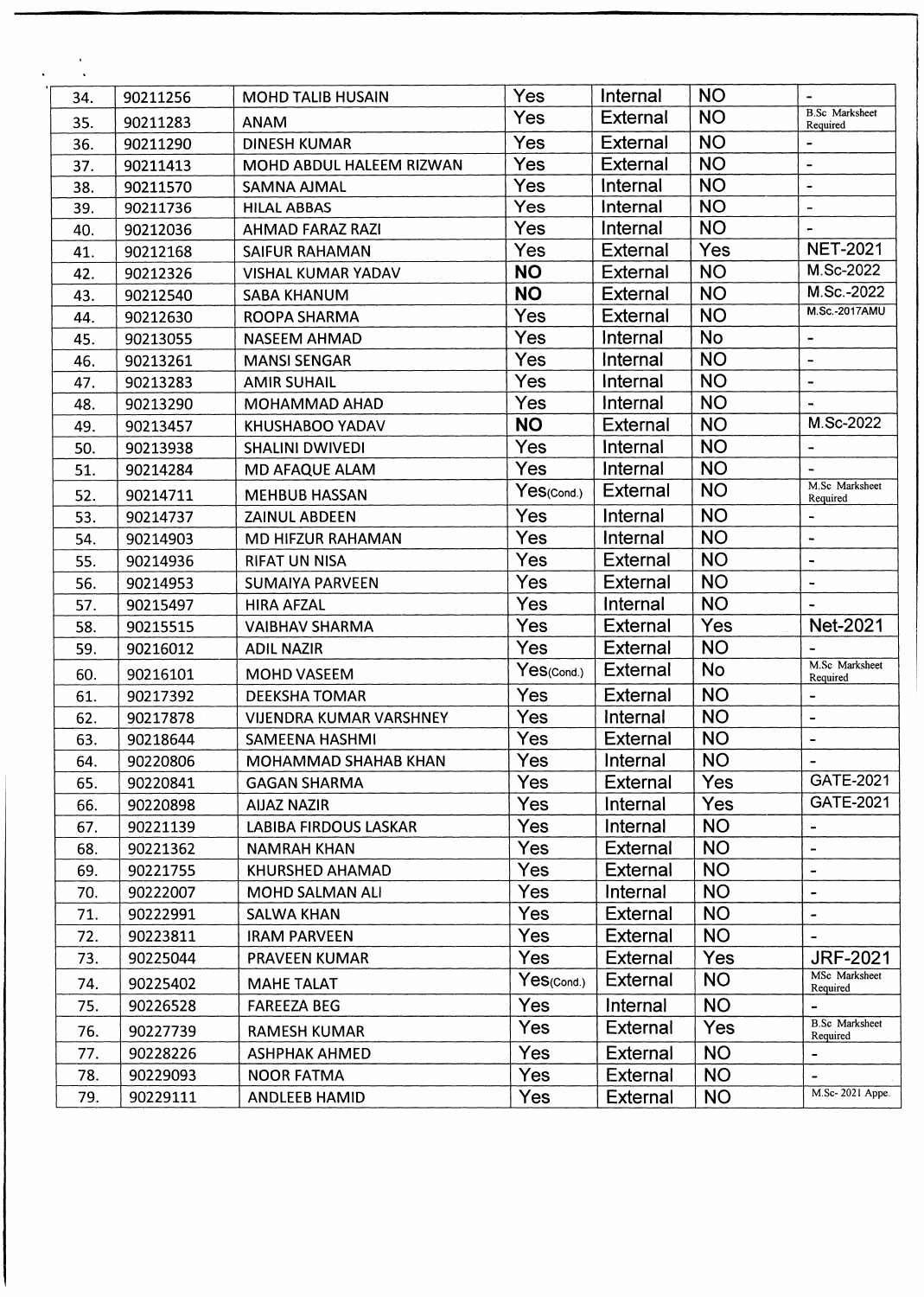| $\mathcal{N}_{\mathrm{c}}$ |          |                          |            |                 |           |                                      |
|----------------------------|----------|--------------------------|------------|-----------------|-----------|--------------------------------------|
| 80.                        | 90229219 | <b>TAUHEED</b>           | Yes        | Internal        | <b>NO</b> | $\blacksquare$                       |
| 81.                        | 90229915 | <b>MUHAMMAD SAJID</b>    | Yes        | External        | <b>NO</b> | $\blacksquare$                       |
| 82.                        | 90230096 | <b>SAMIM AKHTAR</b>      | Yes        | Internal        | <b>NO</b> | $\overline{\phantom{a}}$             |
| 83.                        | 90231139 | NIDHI SHARMA             | Yes        | <b>External</b> | Yes       | $\blacksquare$                       |
| 84.                        | 90231144 | <b>HIMANSHI SINGH</b>    | Yes        | Internal        | Yes       | $\overline{\phantom{a}}$             |
| 85.                        | 90231448 | MD MASUD AHMAD           | Yes        | External        | <b>NO</b> | $\overline{\phantom{a}}$             |
| 86.                        | 90231898 | <b>MOHD DANISH</b>       | Yes        | <b>External</b> | Yes       | $\overline{\phantom{a}}$             |
| 87.                        | 90232590 | MOHD ASAD                | Yes        | External        | <b>NO</b> | $\blacksquare$                       |
| 88.                        | 90232597 | <b>AKASH GAUR</b>        | Yes        | <b>External</b> | <b>NO</b> | $\overline{\phantom{a}}$             |
| 89.                        | 90232838 | <b>MUJAHID KHAN</b>      | Yes        | External        | <b>NO</b> |                                      |
| 90.                        | 90233027 | <b>JAVED AKHTAR</b>      | Yes        | Internal        | <b>NO</b> | $\overline{\phantom{a}}$             |
| 91.                        | 90233029 | <b>RIJWAN</b>            | Yes        | External        | <b>NO</b> | $\blacksquare$                       |
| 92.                        | 90233269 | <b>SHAMA PARVEEN</b>     | Yes        | External        | <b>NO</b> | $\overline{\phantom{a}}$             |
| 93.                        | 90233317 | <b>SAYMA</b>             | Yes        | Internal        | <b>NO</b> | $\qquad \qquad \blacksquare$         |
| 94.                        | 90233416 | <b>IBRAHIM ISLAM</b>     | Yes        | Internal        | Yes       | $\blacksquare$                       |
| 95.                        | 90234270 | <b>SHABI E ZEHRA</b>     | Yes        | <b>External</b> | <b>NO</b> | M.Sc - 2016                          |
| 96.                        | 90235551 | <b>HAROON ANSARI</b>     | Yes        | <b>External</b> | <b>NO</b> | M.Sc-2014                            |
| 97.                        | 90235701 | <b>S S SHAZI</b>         | <b>NO</b>  | <b>External</b> | <b>NO</b> | M.Sc-2022                            |
| 98.                        | 90235978 | <b>MOHD FAIZAN</b>       | Yes        | Internal        | Yes       | $\overline{\phantom{a}}$             |
| 99.                        | 90236049 | <b>MOHD YASIR KHAN</b>   | Yes        | Internal        | <b>NO</b> | $\blacksquare$                       |
| 100.                       | 90236175 | <b>MONIRUL ISLAM</b>     | Yes        | <b>External</b> | Yes       | $\blacksquare$                       |
| 101.                       | 90236185 | <b>TAWSIF AHMAD BHAT</b> | Yes        | <b>External</b> | <b>NO</b> | $\frac{1}{2}$                        |
| 102.                       | 90238048 | <b>ZAINAB</b>            | Yes        | Internal        | <b>NO</b> | $\blacksquare$                       |
| 103.                       | 90239194 | <b>ZAINAB</b>            | Yes        | External        | <b>NO</b> |                                      |
| 104.                       | 90239991 | RUKAYA MAJEED            | <b>NO</b>  | External        | <b>NO</b> | M.Sc-2022                            |
| 105.                       | 90240105 | YATENDRA KUMAR GUPTA     | Yes        | Internal        | <b>NO</b> | <b>B.Sc</b> Marksheet<br>Required    |
| 106.                       | 90240223 | <b>MOHD HARISH</b>       | Yes        | <b>Internal</b> | <b>NO</b> | -                                    |
| 107.                       | 90240663 | MOHD ZIMAM               | Yes        | Internal        | <b>NO</b> | $\qquad \qquad \blacksquare$         |
| 108.                       | 90242113 | <b>MOHD ZEESHAN</b>      | Yes        | Internal        | <b>NO</b> | $\blacksquare$                       |
| 109.                       | 90242140 | MOHD ZAMA ZAIDI          | Yes        | External        | <b>NO</b> | -                                    |
| 110.                       | 90242141 | <b>KM SHEBA SAIFI</b>    | Yes        | <b>External</b> | <b>NO</b> |                                      |
| 111.                       | 90242146 | <b>SHADAB ALAM</b>       | Yes        | Internal        | <b>NO</b> | $\qquad \qquad \blacksquare$         |
| 112.                       | 90242288 | YOGENDRA SINGH           | Yes        | <b>External</b> | <b>NO</b> | <b>B.Sc</b> Marksheet<br>Required    |
| 113.                       | 90242382 | <b>MOHAMMAD IRFAN</b>    | Yes        | Internal        | <b>NO</b> |                                      |
| 114.                       | 90242440 | NAWAB NIJAMUDDIN MALITHA | <b>NO</b>  | External        | <b>NO</b> | M.Sc-2022                            |
| 115.                       | 90242537 | <b>KM SONI</b>           | Yes        | <b>External</b> | Yes       | Net-2021 certificate<br>not attached |
| 116.                       | 90242826 | <b>AB ROUF GANAIE</b>    | Yes        | Internal        | <b>NO</b> | -                                    |
| 117.                       | 90243134 | MOHAMMAD TAHA KHAN       | Yes        | Internal        | <b>NO</b> | $\overline{\phantom{a}}$             |
| 118.                       | 90243139 | <b>IBRAR SLEEM</b>       | Yes        | <b>External</b> | <b>NO</b> | <b>B.Sc</b> Marksheet<br>Required    |
| 119.                       | 90243625 | RASIKH RASHID PADDER     | <b>Yes</b> | Internal        | <b>NO</b> |                                      |
| 120.                       | 90244112 | AIMAN SIDDIQUE           | Yes        | External        | <b>NO</b> |                                      |
| 121.                       | 90244148 | SONIYA SULTANA           | Yes        | <b>External</b> | Yes       | NET-Score                            |
| 122.                       | 90246001 | PRIYA KUMARI             | <b>Yes</b> | External        | <b>NO</b> | $\qquad \qquad \blacksquare$         |
| 123.                       | 90246447 | PRIYA CHAUHAN            | Yes        | External        | <b>NO</b> | $\blacksquare$                       |
| 124.                       | 90246721 | <b>AKSHAY GOYAL</b>      | Yes        | Internal        | <b>NO</b> | $\blacksquare$                       |
| 125.                       | 90246990 | <b>S M YUNUS</b>         | Yes        | Internal        | <b>NO</b> | $\blacksquare$                       |
|                            |          |                          |            |                 |           |                                      |

T.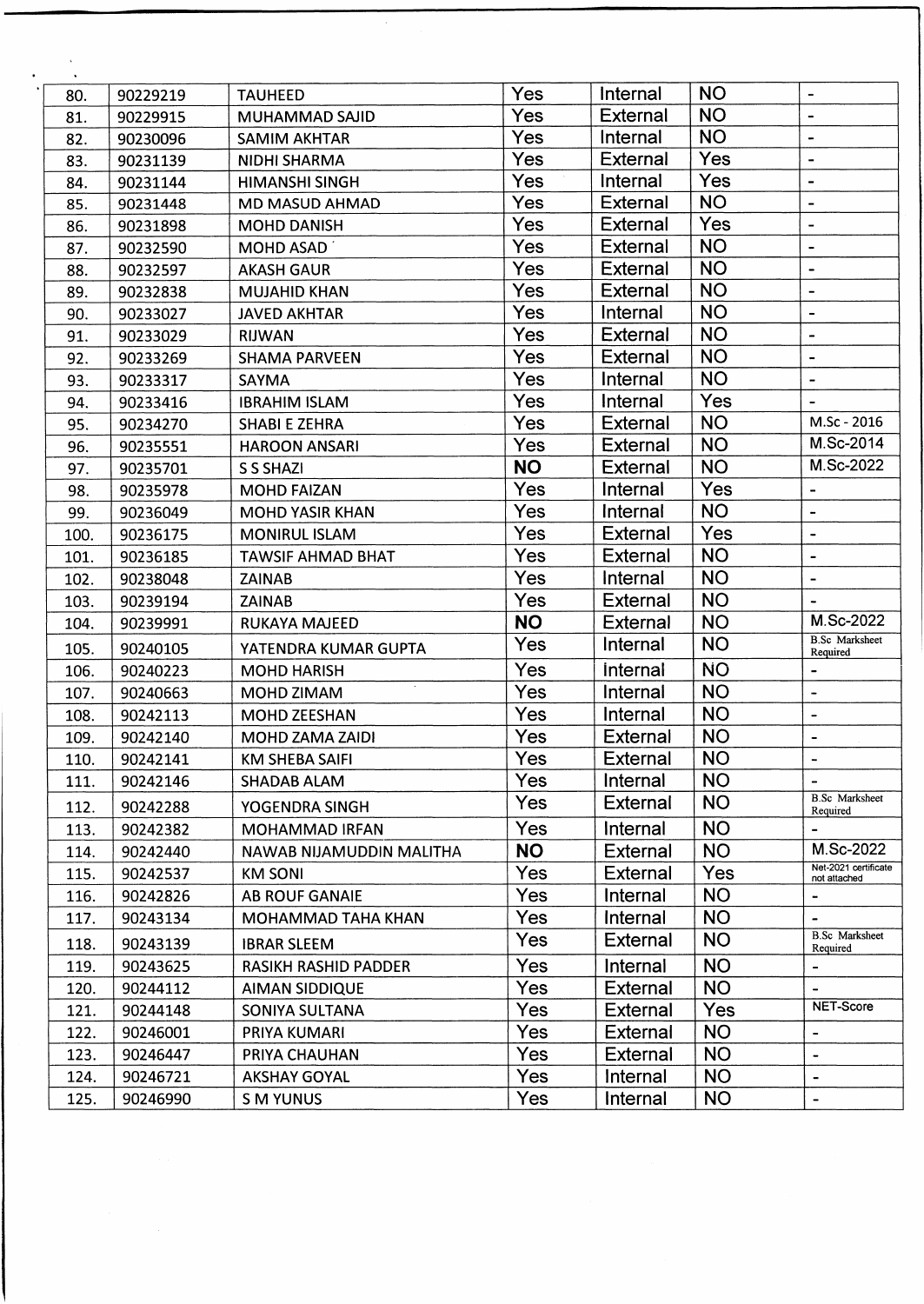| 126. | 90247010 | <b>SHADAB ALAM</b>         | Yes        | Internal        | <b>NO</b>  | $\blacksquare$                    |
|------|----------|----------------------------|------------|-----------------|------------|-----------------------------------|
| 127. | 90247057 | <b>HUMERA KHAN</b>         | Yes        | <b>External</b> | <b>NO</b>  |                                   |
| 128. | 90247642 | <b>RAZI AHMAD</b>          | Yes        | External        | Yes        | $\blacksquare$                    |
| 129. | 90247746 | LAIBA                      | <b>NO</b>  | <b>External</b> | <b>NO</b>  | M.Sc-2022                         |
| 130. | 90248124 | MUHAMMAD AAZAM             | Yes        | External        | Yes        |                                   |
| 131. | 90248505 | MOHD AZAM                  | Yes        | Internal        | Yes        | NET-Score                         |
| 132. | 90248856 | AAYUSHI SHARMA             | Yes        | <b>External</b> | <b>NO</b>  | $\blacksquare$                    |
| 133. | 90249043 | <b>AFRA REYAZ</b>          | Yes        | <b>External</b> | <b>NO</b>  | $\blacksquare$                    |
| 134. | 90249108 | <b>RAKIBUL SK</b>          | Yes        | <b>External</b> | Yes        | Net-certificate<br>Not attached   |
| 135. | 90249177 | DHARMENDRA KUMAR CHAURASIA | Yes        | External        | Yes        | <b>JRF-2021</b>                   |
| 136. | 90249724 | <b>UZMA NAAZ</b>           | Yes        | Internal        | <b>NO</b>  | $\overline{a}$                    |
| 137. | 90249833 | MOHAMMAD NABI RAZA         | Yes        | <b>External</b> | <b>NO</b>  |                                   |
| 138. | 90249888 | <b>SABIHA KHATOON</b>      | Yes        | <b>External</b> | <b>NO</b>  | M.Sc Marksheet<br>Required        |
| 139. | 90250278 | <b>CHARUL SHARMA</b>       | Yes        | External        | <b>NO</b>  | $\overline{\phantom{a}}$          |
| 140. | 90250532 | <b>DIYA GUPTA</b>          | Yes        | <b>External</b> | <b>NO</b>  | B.Sc/M.Sc<br>Marksheet Required   |
| 141. | 90251182 | <b>MOHD FALAHAT KHAN</b>   | Yes        | Internal        | <b>NO</b>  |                                   |
| 142. | 90251733 | <b>SAMREEN KHATOON</b>     | Yes        | Internal        | <b>NO</b>  |                                   |
| 143. | 90251855 | <b>ASKAR ALI</b>           | Yes        | <b>External</b> | <b>NO</b>  | <b>B.Sc</b> Marksheet             |
| 144. | 90251945 | <b>KUSHBOO</b>             | Yes        | Internal        | <b>NO</b>  | Required<br>$\tilde{\phantom{a}}$ |
| 145. | 90252016 | <b>SHADAB</b>              | Yes        | Internal        | <b>NO</b>  | $\tilde{\phantom{a}}$             |
| 146. | 90252040 | <b>SACHIN GUPTA</b>        | Yes        | <b>External</b> | <b>NO</b>  |                                   |
| 147. | 90252109 | <b>ARSHAD</b>              | Yes        | Internal        | Yes        | <b>JRF-2021</b>                   |
| 148. | 90252157 | AJAZ AHMAD WANI            | Yes        | Internal        | <b>NO</b>  | <b>B.Sc</b> Marksheet<br>Required |
| 149. | 90253709 | <b>FAIS UL REHMAN TELI</b> | Yes        | External        | <b>NO</b>  | Transcript                        |
| 150. | 90253886 | <b>SHAISTA BEGUM</b>       | Yes        | External        | <b>NO</b>  | $\overline{\phantom{a}}$          |
| 151. | 90254786 | <b>NAZMA KHURSHID</b>      | Yes        | <b>External</b> | <b>NO</b>  | $\tilde{\phantom{a}}$             |
| 152. | 90255170 | <b>DIVYA SINGH</b>         | Yes        | External        | <b>NO</b>  | $\tilde{\phantom{a}}$             |
| 153. | 90255330 | <b>CHANDRA SHEKHAR</b>     | Yes        | Internal        | <b>NO</b>  | $\blacksquare$                    |
| 154. | 90255350 | <b>NUR NABI AZAD</b>       | Yes        | <b>External</b> | Yes        | <b>NET-2021</b>                   |
| 155. | 90255485 | MADHVESH SRIVASTAVA        | Yes        | External        | <b>NO</b>  | Only certificate                  |
| 156. | 90255733 | DUSHYANT KUMAR SENGAR      | Yes        | <b>External</b> | Yes        | <b>JRF-2021</b>                   |
| 157. | 90255813 | <b>SHADAB</b>              | Yes        | Internal        | <b>NO</b>  |                                   |
| 158. | 90255868 | <b>SUMAYYA RIZWAN</b>      | Yes        | <b>External</b> | <b>NO</b>  | <b>B.Sc</b> Marksheet<br>Required |
| 159. | 90255947 | MUDASSIR AHMAD MIR         | Yes        | <b>External</b> | <b>Yes</b> | GATE-2021                         |
| 160. | 90260087 | MOHD AFZAL GANIE           | Yes        | <b>External</b> | <b>NO</b>  | $\qquad \qquad \blacksquare$      |
| 161. | 90265360 | <b>RAKESH KUMAR</b>        | Yes        | <b>External</b> | <b>NO</b>  | $\blacksquare$                    |
| 162. | 90271293 | MOHMMAD ADIL ADIL          | Yes        | <b>External</b> | <b>NO</b>  |                                   |
| 163. | 90271660 | <b>SHAHBAZ ATHAR</b>       | <b>NO</b>  | <b>External</b> | <b>NO</b>  | M.Sc-2022                         |
| 164. | 90276720 | <b>MOHD TARIQ</b>          | <b>Yes</b> | <b>External</b> | <b>NO</b>  | $\hbox{ }$                        |
| 165. | 90281789 | KM PRIYANKA SAXENA         | Yes        | External        | <b>NO</b>  | $\qquad \qquad \blacksquare$      |
| 166. | 90285468 | SHARIQUA HASSAN            | <b>Yes</b> | External        | <b>NO</b>  | $\frac{1}{2}$                     |
| 167. | 90286385 | <b>MOHSINA KHATOON</b>     | <b>Yes</b> | <b>External</b> | <b>NO</b>  | $\overline{\phantom{a}}$          |
| 168. | 90287050 | <b>KAHKASHAN SIDDIQUE</b>  | Yes        | <b>External</b> | <b>NO</b>  |                                   |
| 169. | 90288583 | ARSHIYA AMIN               | Yes        | External        | <b>NO</b>  | <b>B.Sc</b> Marksheet<br>Required |
| 170. | 90292603 | <b>SAIF ABBAS</b>          | Yes        | <b>External</b> | <b>NO</b>  |                                   |